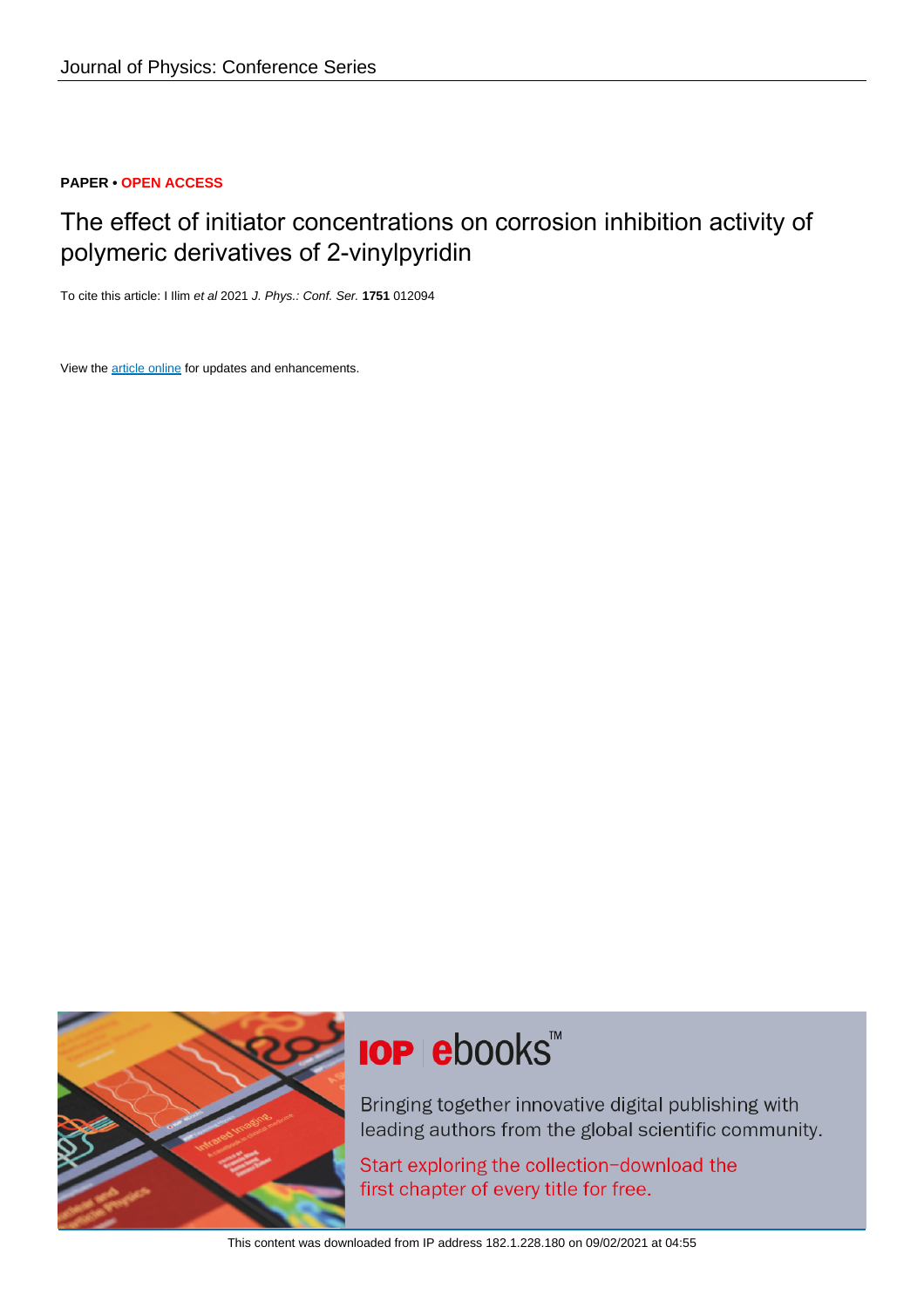Journal of Physics: Conference Series **1751** (2021) 012094

# **The effect of initiator concentrations on corrosion inhibition activity of polymeric derivatives of 2-vinylpyridin**

**I Ilim**1,\* **, S Bahri**<sup>1</sup> **, R Marjunus**<sup>2</sup> , **W Simanjuntak**<sup>1</sup>

<sup>1</sup> Department of Chemistry, Faculty of Mathematics and Natural Sciences, University of Lampung, Jl. Sumantri Brojonegoro no 1, Bandar Lampung, Indonesia

<sup>2</sup> Department of Physics, Faculty of Mathematics and Natural Sciences, University of Lampung, Jl. Sumantri Brojonegoro no 1, Bandar Lampung, Indonesia

**email:** [ilim@fmipa.unila.ac.id](mailto:ilim@fmipa.unila.ac.id)<sup>1,\*</sup>, syaiful.bahri@fmipa.unila.ac.id<sup>1</sup>, [ronius.marjunus@fmipa.unila.ac.id](about:blank)<sup>2</sup>[,](about:blank) [wasinton.simanjuntak@fmipa.unila.ac.id](about:blank)<sup>[1](about:blank)</sup>

**Abstract.** This study aims to investigate the effect of initiator concentrations of polymeric derivatives of 2-vinylpyridine,  $P(2VP)$  as corrosion inhibitors of mild steel in  $CO<sub>2</sub>$ -satured brine solution. Polymerization of the monomer was conducted using hydrogen peroxide initiator with four different concentrations of 0.25; 0.33; 0.50; and 0.80 mole, to produce four oligomers referred to as P(2VP)A, P(2VP)B, P(2VP)C, and P(2VP)D, respectively. A series of corrosion experiments was conducted to determine the corrosion rate of the mild steel using weight loss and linear polarization resistance (LPR) methods. The effect of inhibitor concentration, and temperature, on the corrosion rate was also investigated. The oligomers synthesized were found to have different physical appearance. Two oligomers, the P(2VP)A and P(2VP)B, were found as yellow viscous liquids, with  $O(2VP)B$  is more viscous than  $P(2VP)A$ , while the other two oligomers, P(2VP)C and P(2VP)D exist as yellow solids. The experimental results reveal that the use of monomer led to higher corrosion rate compared to that of blank experiment, but reduced corrosion rate was achieved with the use of the oligomers. P(2VP)A as an oligomer synthesized with the lowest concentration of  $H_2O_2$  initiator inhibited the corrosion more effective than the higher concentrations. It was also found that the higher the concentration of the oligomer, the better the protection. For temperature, the opposite is true, indicating that the oligomer was physically adsorbed onto the surface of mild steel.

**Keyword:** 2-vinylpyridine monomer, oligomer, corrosion inhibitor, mild steel, brine solution.

# **1. Introduction**

Polymeric compounds containing heteroatoms, such as sulphur [1] phosphor [2], and nitrogen [3-5], have been reported as reliable corrosion inhibitor to protect metallic materials in various corrosive environments. This efficiency is attributed to higher basicity and electron density of the heteroatoms which play as active sites for adsorption of inhibitor on the metal surface. Of particular interest are oligomers, consist of between 3 and 8 units of monomers, since they were adsorbed effectively on the surface of the metal to form a protective layer against corrosion attack [1,5,6]. In previous study [3-

Content from this work may be used under the terms of theCreative Commons Attribution 3.0 licence. Any further distribution of this work must maintain attribution to the author(s) and the title of the work, journal citation and DOI. Published under licence by IOP Publishing Ltd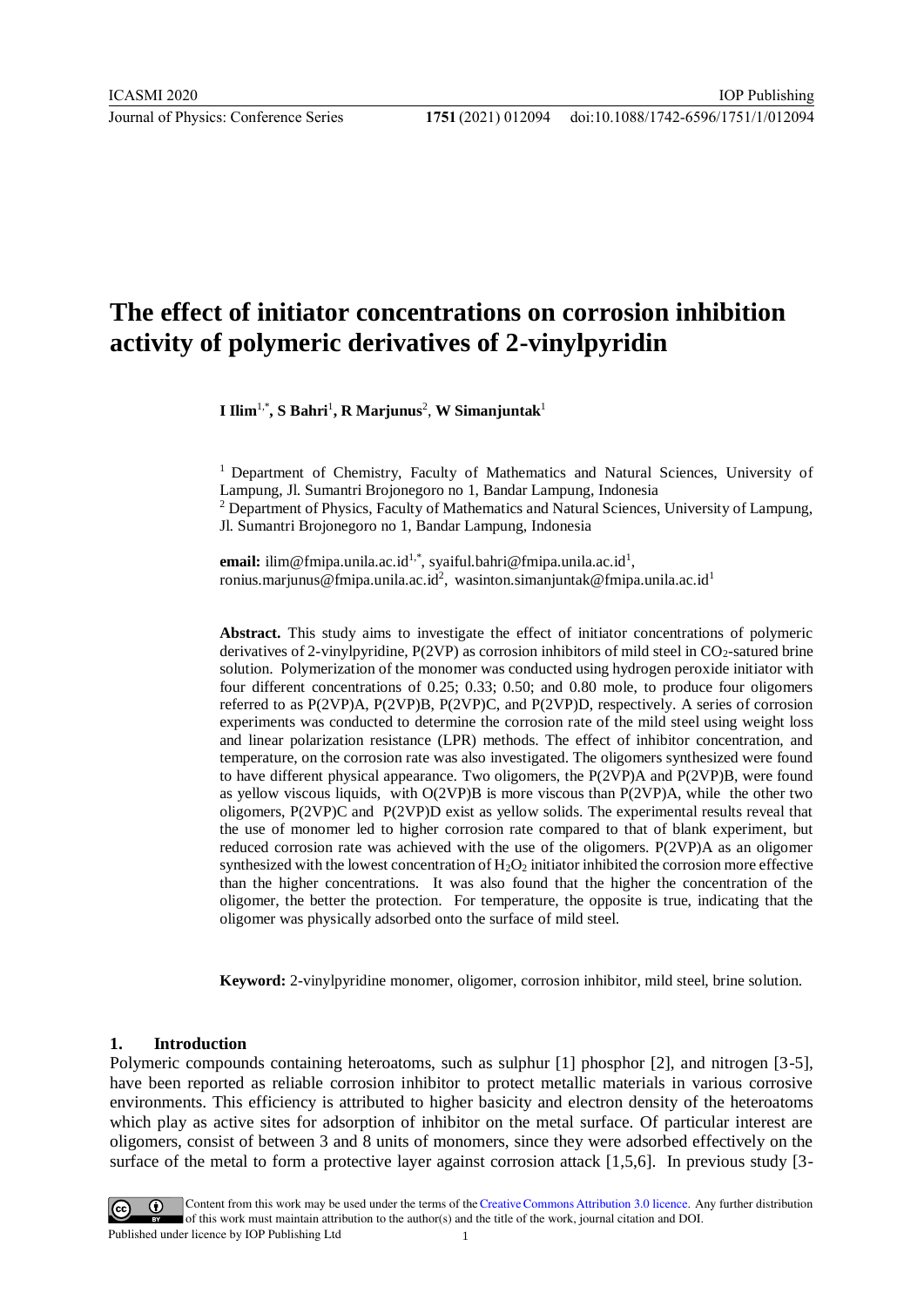| ICASMI 2020                           | <b>IOP</b> Publishing                                  |
|---------------------------------------|--------------------------------------------------------|
| Journal of Physics: Conference Series | 1751 (2021) 012094 doi:10.1088/1742-6596/1751/1/012094 |

5,7], the use of several derivatives of pyridine as corrosion inhibitor for carbon steel in acidic medium has been reported.

In this study, the efficacy of 2-vinylpyridine (Figure 1) as a monomer was compared to that the low molecular weight polymer known as oligomers synthesized using hydrogen peroxide as an initiator. To obtain the oligomers with different molecular weight, the synthesis was carried-out using the initiator with different amounts. Although the exact molecular weight cannot be obtained, however, based on previous study with 4VP [5] it was found that varying initiator concentrations led to production of oligomers with different molecular weights. In this regard, it presumably that the same is true for 2VP. The monomer and the synthesized oligomers were than tested as corrosion inhibitor for mild steel in brine solution saturated with  $CO<sub>2</sub>$  gas, by using the wheel test and linear polarization resistance (LPR) methods. For simplicity, the monomer 2-vinylpyridine is abbreviated as 2VP, whilst the oligomers as P(2VP)s.



**Figure 1**. Molecular structure of monomer 2-vinylpyridine, 2VP (a) and oligomer 2-vinylpyridine, P(2VP).

# **2. Materials and methods**

# *2.1. Instruments*

Instrumentations used were rotary evaporator, Heidolph rotator, balance/weighting, wheel oven manufactured by Detailed Design, Texas., Pine Model MSRX electrode rotator, digital hot plate, EG&G Princeton Applied Research Model 273A Potentiostat and EG&G Model 314 Multiplexer.

# *2.2. Preparation of solutions*

The corrosion electrolyte used was a brine solution prepared by dissolving sodium chloride, NaCl, at 3 % (w/v) and sodium bicarbonate, NaHCO<sub>3</sub>, analytical reagent (AR), at 100 mg  $L^{-1}$  in milli-Q water. The electrolyte was saturated with food grade  $CO<sub>2</sub>$  gas at atmospheric pressure by purging the solution with the gas at a rate of approximately 150–200 mL min<sup>-1</sup>. Inhibitor solution with the concentration of  $10,000 \text{ mg } L^{-1}$  was prepared by dissolving the inhibitor in methanol.

# *2.3. Preparation of materials*

Mild steels (coupon and cylindrical electrode) used in this experiment were SAE/AISI Grade 1022 according to AS 1443 with the spectrographic analysis of the steel provided the chemical composition; 0.22 % C, 0.74 % Mn, 0.02 % Si, 0.014 % S, 0.02 % P, 0.05 % Ni, 0.04 % Cr, <0.01 % Mo, <0.01 % Cu, <0.01 % Al, and the remainder Fe. Coupons  $(2 \times 1 \times 0.1)$  cm used for weight loss measurements were prepared by sand blasting a sheet of mild steel with garnet (size 0.89 mm) and cut to size using a guillotine. The coupons were degreased by placing them in a beaker filled with ethanol and sonicated for two minutes. The coupons were dried and the dimensions and weights were accurately recorded. A mild steel cylinder electrode (working electrode of linear polarization measurements) which has surface area of 3.02 cm<sup>2</sup> was prepared by polishing the surface with silicon carbide paper (grade 360, 400, 600 and 800) on a Heidolph rotator (rotated at 750 rpm), using ethanol as a lubricant.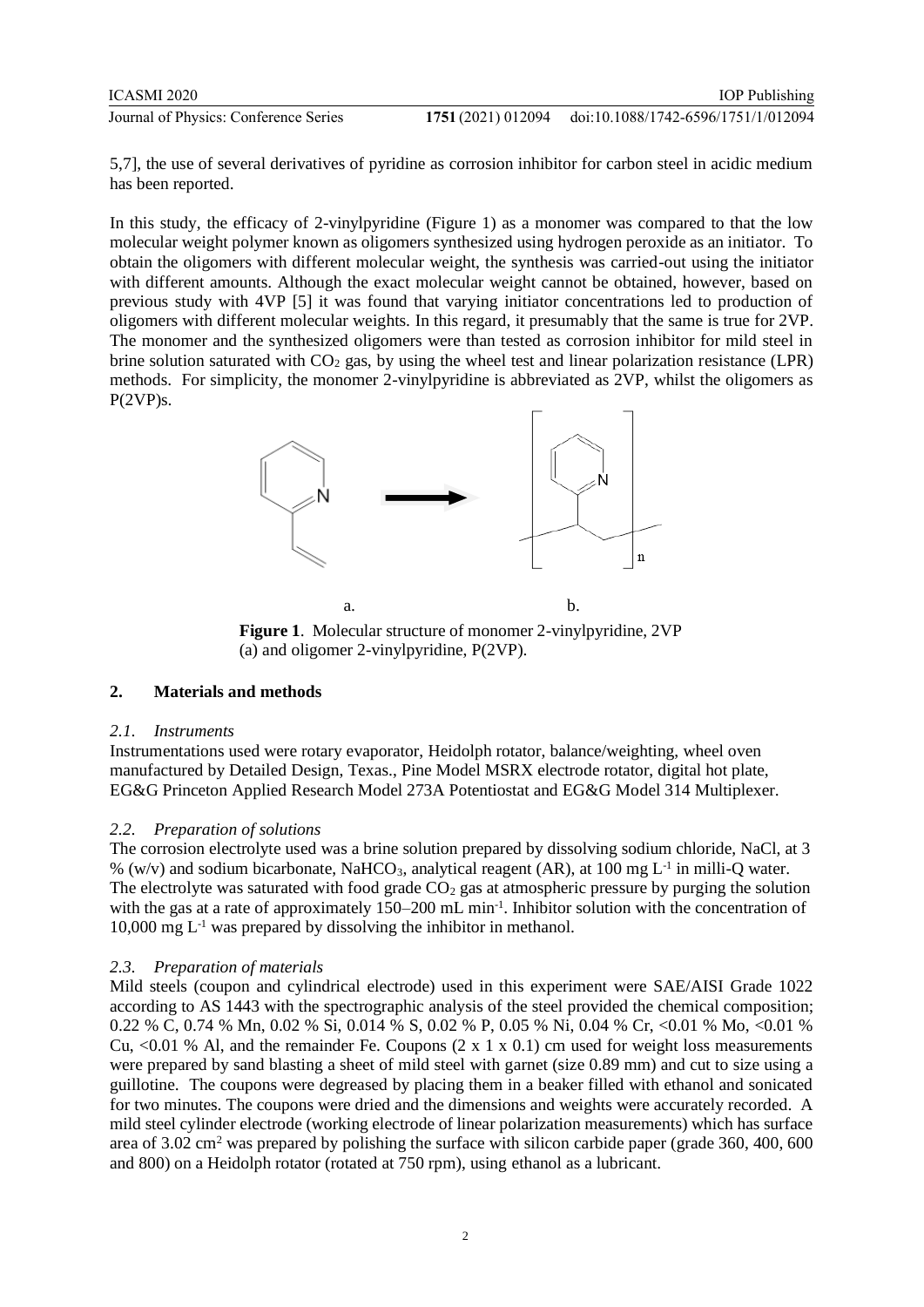Journal of Physics: Conference Series **1751** (2021) 012094

#### *2.4. Polymerization of 2-vinylpyridine*

The synthesis of oligomers was conducted with the reaction composition as shown in Table 1. The monomer (2-vinylpyridine), methanol and water as solvent, and  $H_2O_2$  as an initiator were mixed, and then heated to reflux for  $2 - 10$  hours. After reaction was completed, the solvent was removed by using a rotary evaporator, and the product was isolated using high vacuum distillation. This method was used in previous research [4].

| <b>Table 1.</b> Reaction composition for synthesis of 2VP oligomers. |               |               |                |           |
|----------------------------------------------------------------------|---------------|---------------|----------------|-----------|
| Monomer                                                              | Methanol (mL) | Milli-Q Water | Hydrogen       | Oligomers |
| 2VP(g)                                                               |               | (mL)          | Peroxide (mol) | produced  |
| 30                                                                   | 75            | 75            | 0.25           | P(2VP)A   |
| 30                                                                   | 75            | 75            | 0.33           | P(2VP)B   |
| 30                                                                   | 75            | 75            | 0.50           | P(2VP)C   |
| 30                                                                   | 75            | 75            | 0.80           | P(2VP)D   |

As can be seen in Table 1, the concentration of initiator (hydrogen peroxide) was varied while the rest three reactants were kept at constant quantity. This approach was taken since it is generally known that the extent of polymerization is influenced by the initiator concentration. It is then expected that the oligomers with different molecular weights will be produced from the reaction compositions applied, as shown in Table 1.

#### 2.5. *Weight loss measurement*

To commence the experiments, a series of clean glass bottles (220 mL) were prepared to be used in the experiment. Five brine solutions with the same volume of 175 mL were prepared. One solution was used without addition of oligomer, while the other four samples were used for the experiments with oligomer, in which each of the solutions was added with specified one specified oligomer. Each of the samples was then purged for 45 minutes with  $CO<sub>2</sub>$  gas (at about 250 mL min<sup>-1</sup>). A mild steel coupon prepared was placed into the bottles and the bottles were capped with crown seals and placed in a wheel oven at 50°C for 24 hours. After the completion of the experiment, the bottles were removed from the oven, and the coupons were removed and immediately placed in Clarke's solution (a solution composed of  $2\%$  of  $Sb_2O_3$  and  $5\%$  SnCl<sub>2</sub>, dissolved in concentrated HCl) for 45 seconds in order to remove the corrosion product from the surface. The coupon was dipped into water for about 5 seconds, and into ethanol for another 5 seconds, and then dried and accurately weighed. This method was used for investigation of oligomer 4-vinylpyridine as a corrosion inhibitor [4].

For calculation of the weight loss (W), the corrosion rate (CR) and the inhibition efficiency (%P), the following Equations (1, 2 and 3) were used.

$$
W = W(i) - W(t) \tag{1}
$$

$$
C = \frac{1 - W \cdot 26}{A} \tag{2}
$$

$$
0, \quad p \quad \xrightarrow{\begin{pmatrix} C \cdot D & C \cdot D \\ & \ddots & \vdots \\ & \ddots & \ddots \end{pmatrix}} \quad \text{and} \quad (3)
$$

Where W = weight loss (gram),  $W(i)$  = initial weight of coupon,  $W(t)$  = final weight of coupon,  $CR =$ corrosion rate (mmy<sup>-1</sup> = millimeter per year),  $A =$  area of coupon (cm<sup>2</sup>),  $D =$  density (gcm<sup>-3</sup>) of coupon, which is equal to 7.86 g cm<sup>-3</sup> for carbon steel, t = time of exposure (days), %P = percentage of protection,  $CR_0 =$  corrosion rate without inhibitor and  $CR_i =$  corrosion rate with inhibitor.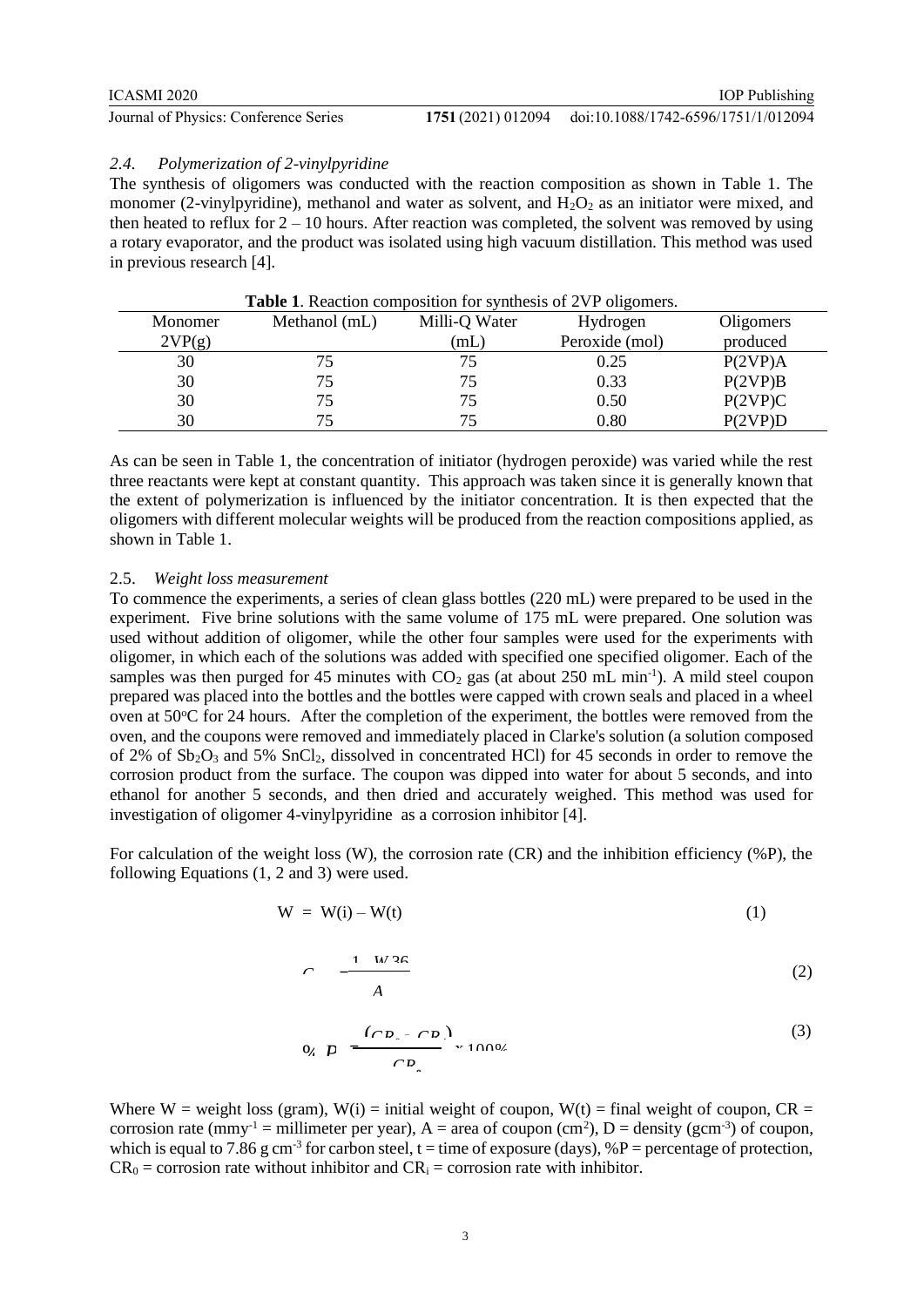# *2.6. Linear polarization resistance (LPR) measurements*

The experimental setup used is the same with the previous study [4-5]. The working electrode prepared was fitted to the end of the threaded shaft that was connected to a Pine rotator. The electrochemical cell (reaction vessel) was filled with 500 mL of brine solution and sparged with  $CO<sub>2</sub>$  until it was saturated (approximately 45 minutes). The sparging with  $CO<sub>2</sub>$  (100 mL min<sup>-1</sup>) was maintained during all experiments. A platinum gauze auxiliary electrode, Ag/AgCl reference electrode and thermocouple were placed in the cell. The cell was heated and regulated by a thermocouple on a digital hot plate at 30, 50, and 70<sup>o</sup>C. The working electrode was inserted and operated at a speed of 1000 rpm through connection to a Pine Model MSRX electrode rotator. The rotating electrode with speed of 1000 rpm was prepared for simulating turbulent flow conditions related to data obtained in real life system [8,9]. The electrochemical cell was connected for LPR measurement.

LPR measurements were carried out using an EG&G Princeton Applied Research Model 273A Potentiostat and EG&G Model 314 Multiplexer. The instrument was controlled using EG&G Model 352 Corrosion Software, version 2.10. The working electrode was polarized from +10 to -10 with respect to the corrosion potential using an anodic scan of  $0.1 \text{ mV s}^{-1}$ . The polarization resistance was determined from the ensuing potential current plot, and converted to a corrosion rate by using assumed Tafel slope of βa,c = 100 mV/decade. A blank measurement, with no inhibitor, was completed before inhibitor was added using a micro-pipette (0.1-0.2 mL). Eight LP measurements were completed for the blank and each inhibitor concentration, and last three readings were averaged to give a steady state corrosion rate. The experimental work was done at various temperatures.

# **3. Results and discussion**

# *3.1. Synthesis of oligomers*

The oligomers synthesized were found to have different physical appearance. Two oligomers, the P(2VP)A and P(2VP)B, were found as yellow viscous liquids, with P(2VP)B is more viscous than P(2VP)A, while the other two oligomers, P(2VP)C and P(2VP)D exist as yellow solids. These different phases of the products signify that the oligomers have different molecular weights, which also demonstrated that the concentration of initiator plays an important role in governing the extent of polymerization reaction. This finding is in accordance with the reports by Scriven et al [10] and Ilim et al [4], in which it is suggested that hydrogen peroxide acts as both initiator and as chain transfer agent in a polymerization reaction. Based on the different physical states of the oligomers, it can be inferred that corrosion inhibition by the oligomers could be related to molecular weight of the oligomer.

# *3.2. Weight loss measurement*

In this study, weight loss or wheel test was used as a screening method to evaluate potential of the oligomers as corrosion inhibitors, and the results are shown in Table 2.

| No             | Compound       | Amount                   | Coupon       | Weight  | <b>Corrosion Rate</b> |                          |
|----------------|----------------|--------------------------|--------------|---------|-----------------------|--------------------------|
| $\bullet$      | Name           | Added                    | Area         | Loss(g) | Average               | Protection (%)           |
|                |                | (ppm)                    | $\rm (cm^2)$ |         | (mmpy)                |                          |
|                | Brine solution | $\overline{\phantom{a}}$ | 4.8899       | 0.0352  | 3.3468                | $\overline{\phantom{a}}$ |
| $\overline{2}$ | 2VP            | 50                       | 4.8677       | 0.0477  | 4.5500                | $-44.26$                 |
| 3              | P(2VP)A        | 50                       | 4.8105       | 0.0183  | 1.1768                | 64.83                    |
| 4              | P(2VP)B        | 50                       | 4.8825       | 0.0199  | 1.2608                | 62.32                    |
| 5              | P(2VP)C        | 50                       | 4.8854       | 0.0214  | 1.3611                | 59.33                    |
| 6              | P(2VP)D        | 50                       | 4.8172       | 0.0198  | 1.9049                | 43.08                    |

**Table 2.** Wheel test results using monomer and oligomers, carried out at 50°C.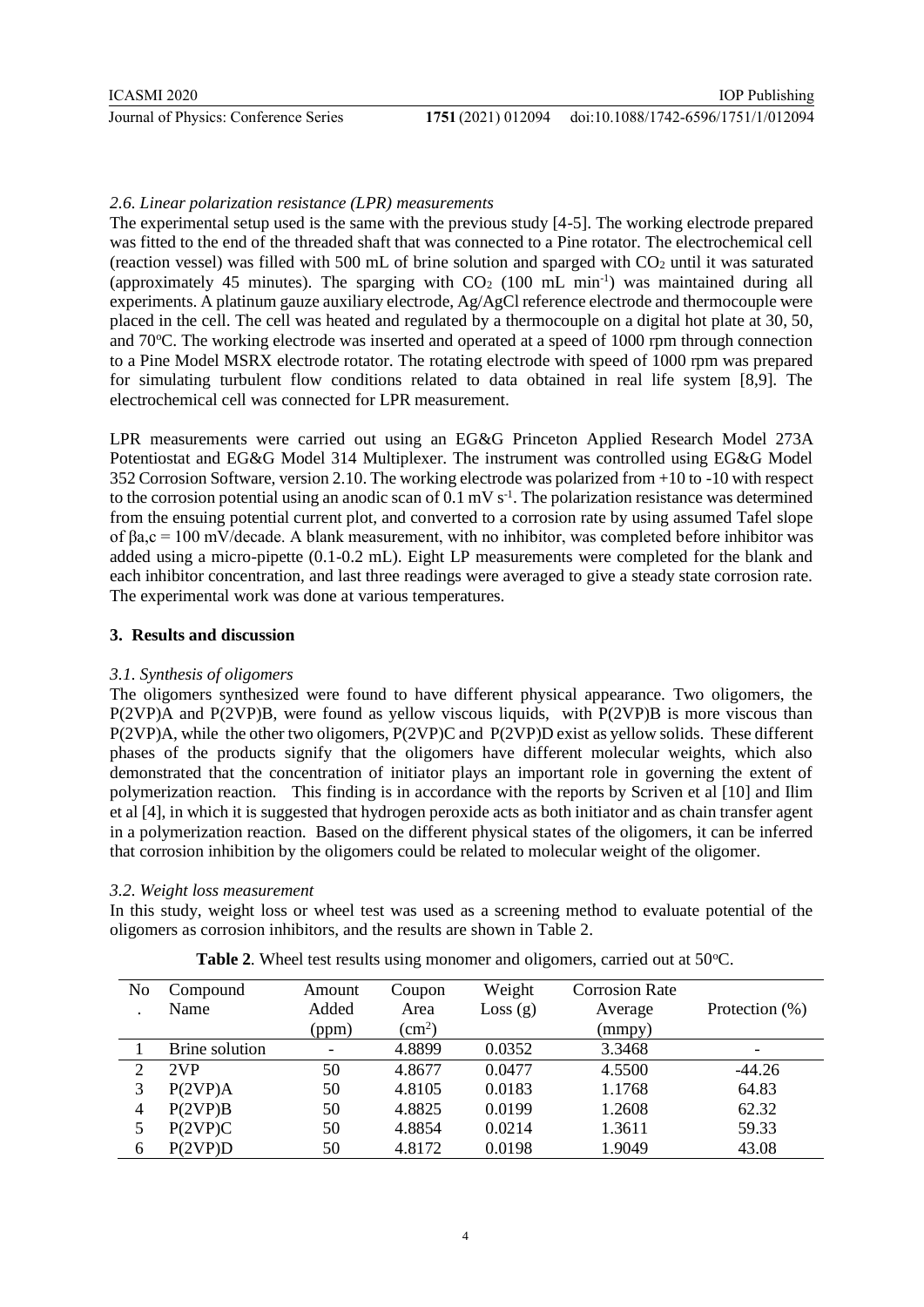| <b>ICASMI 2020</b>                    |                    | <b>IOP</b> Publishing               |
|---------------------------------------|--------------------|-------------------------------------|
| Journal of Physics: Conference Series | 1751 (2021) 012094 | doi:10.1088/1742-6596/1751/1/012094 |

The results presented in Table 2 clearly demonstrate that the four oligomers tested display the ability to inhibit the corrosion, while the monomer the opposite is observed. Comparing the percentage of protection provided by the oligomers, it can be seen that the protection ability of the oligomers steadily decreases from P(2VP)A to P(2VP)D. If this trend is related to molecular weight, it can be inferred that the oligomers with lower molecular weight are more effective than those with higher molecular weights. Experiment with NaCl 3 % solution brine resulted in corrosion rate of 3.35 mmpy. This result is in agreement with the results reported by others [11-13].

#### *3.3. Linear polarization results (LPR)*

LPR has also been used to study the 2VP monomer and four synthesized products as corrosion inhibitors of mild steel in 3% NaCl solution saturated with  $CO<sub>2</sub>$  gas at various temperatures and concentrations. The experimental data obtained from linear polarization measurement was corrosion rate (CR) of each measurement.



**Figure 2**. Corrosion rate of 2VP (a) and P(2VP) (b) at various of concentrations and temperatures.

Figure 2 shows the corrosion rates of 2VP (a) and P(2VP)A (b) at various concentrations of 0-200 ppm and temperature varies (30, 50 and 70 °C). It can be seen in Figure 2 that the 2VP monomer promotes corrosion, the higher the 2-VP concentration, the higher the corrosion rate and the promotion decreases at 50 °C. Whereas the presence of P(2VP)A in Figures 2 (b) shows that the corrosion rates are inversely proportional to the concentrations of P(2VP)A, which means that the higher the concentration, the smaller the corrosion rate.



**Figure 3**. Protections of 2VP at various of concentrations and temperatures.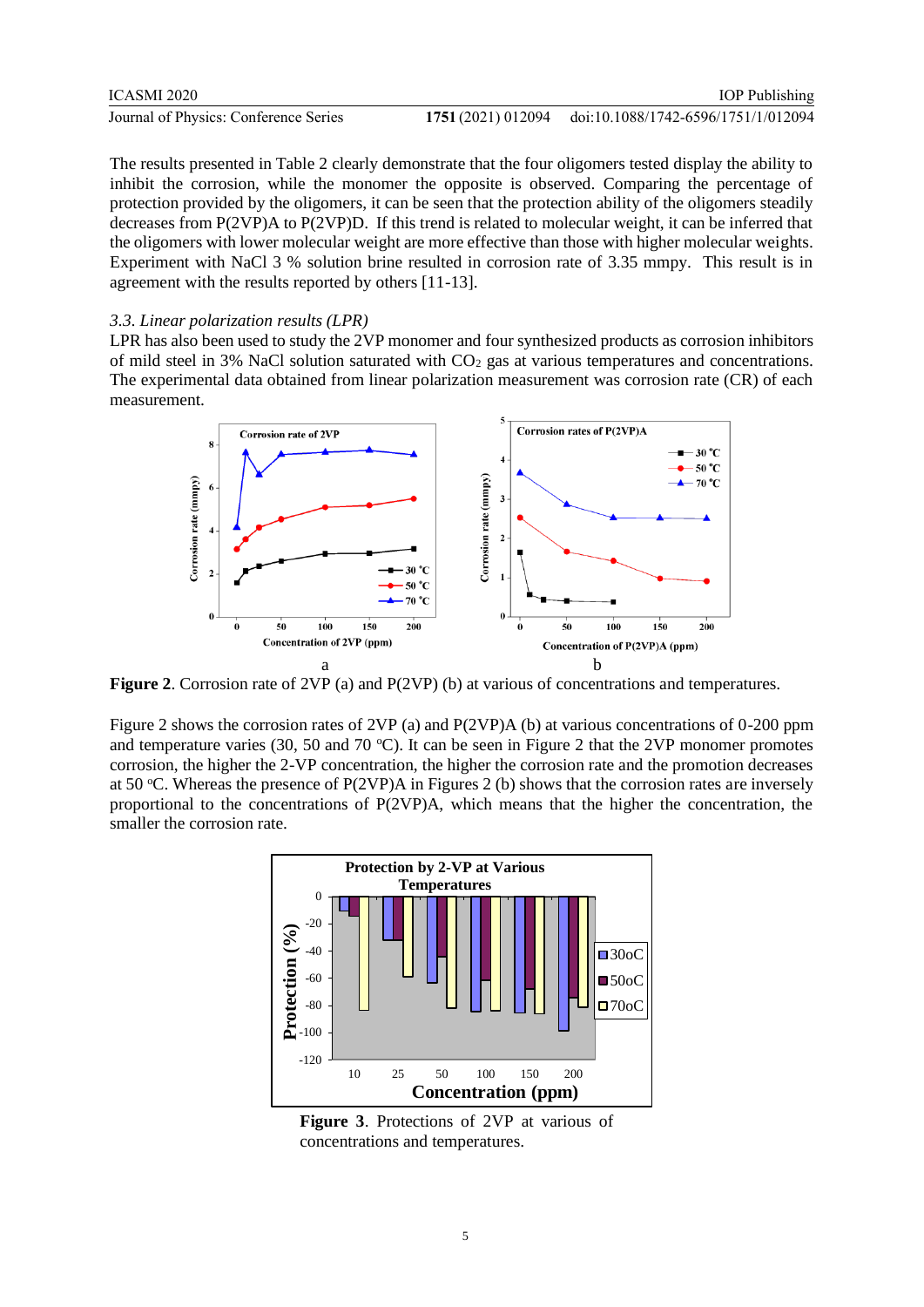| ICASMI 2020                           | <b>IOP</b> Publishing                                  |
|---------------------------------------|--------------------------------------------------------|
| Journal of Physics: Conference Series | 1751 (2021) 012094 doi:10.1088/1742-6596/1751/1/012094 |

The obtained corrosion rates were used to calculate percentage of protection (% P) by using Equation (3) and the results are shown in Figure 3 for monomer 2VP and Figure 4 for P(2VP) in which percent protection as a function of temperatures and concentrations for each of the inhibitors tested was plotted. Figure 3 shows the plot of percent protection as a function of concentrations at various temperatures demonstrated that 2VP monomer gives a negative protection that can be concluded promotes carbon dioxide corrosion more significantly at higher temperature.

For the experiments with the use of oligomers, the results presented in Figure 4a-d, showing percent protection as a function of concentrations at various temperatures, it was found that the corrosion protection increases with decreasing temperature.



**Figure 4**. Protections of (a) P(2VP)A. (b) P(2VP)B. (c) P(2VP)C. and (d) P(2VP)D.

Monomer 2VP provides negative protection which means that monomer 2VP cannot protect against corrosion but on the other hand monomer 2VP promotes carbon dioxide corrosion with a lower promotion rate at 50 °C. The percentage of protection  $P(2VP)A$  is higher with increasing concentration, and the protection increases with decreasing temperature. Meanwhile, the protective ability of P(2VP)B was almost the same at the three treatment temperatures. The protective ability of oligomers in the form of viscous liquid, namely P(2VP)A and P(2VP)B (having a lower molecular weight) is better than P(2VP)C and P(2VP)D which are solid. The protection of P(2VP)A increases with decreasing temperature and the interaction with surface of mild steel indicated as physisorption. This result is different from the oligomers of 4VP [4] and oligomer of 4VPP [5] observed in previous study, in which the protection increases with increasing temperature.

In accordance with the mechanism of inhibition by nitrogen-containing inhibitors, Lopez et al [14] suggested that the main character for the formation of the most common metal-inhibitor bonds is